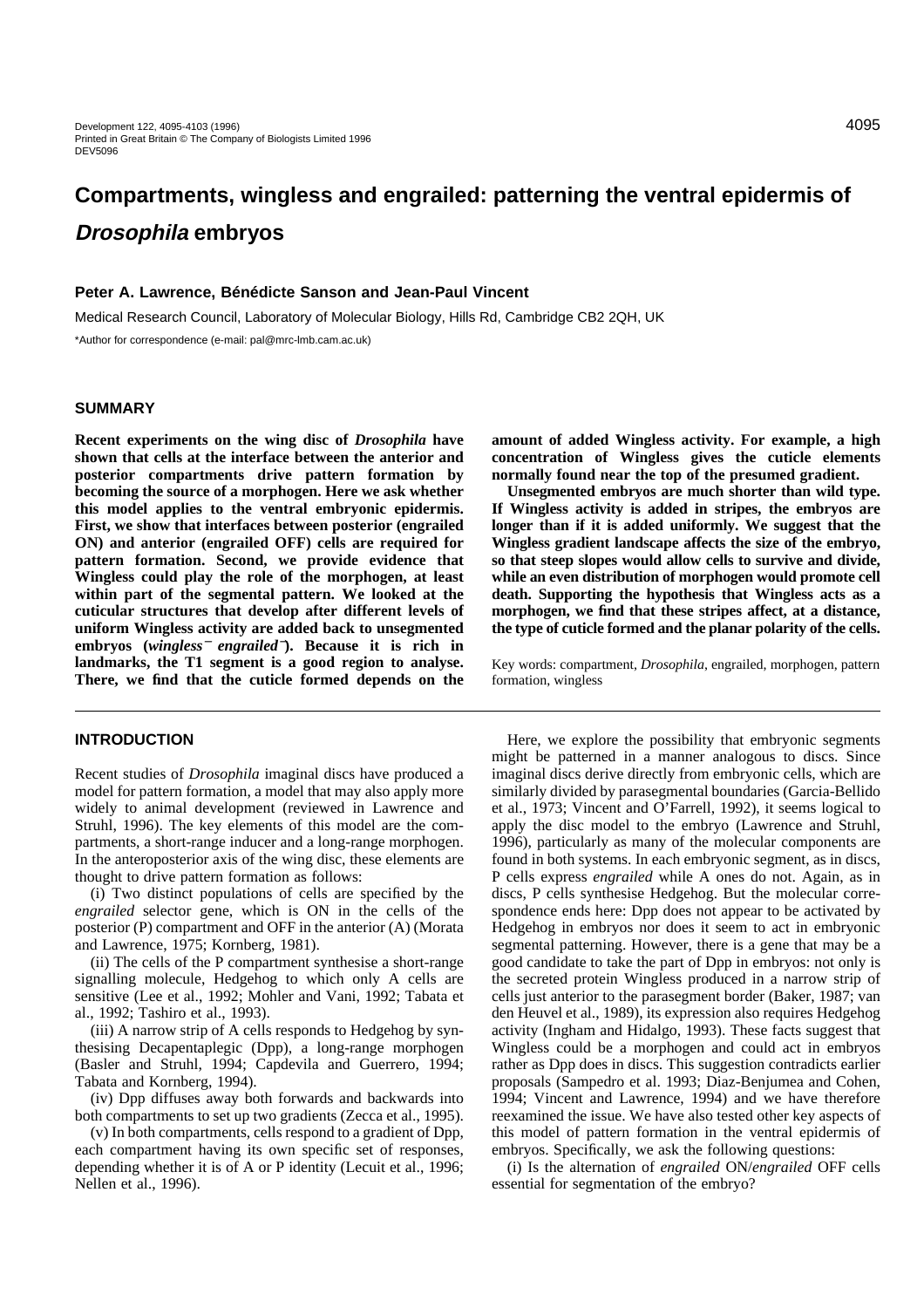## 4096 P. A. Lawrence, B. Sanson and J.-P. Vincent

(ii) Does Wingless specify cell fates in a dose-dependent manner?

(iii) Is the response of A cells to Wingless distinct from that of P cells?

(iv) Does Wingless act at a distance in embryos?

For (i) (ii) and (iii), the answer is yes, while for (iv), it is probably, giving experimental support for the model. Also, our results add to previous evidence suggesting that Wingless can act as a morphogen (Bejsovec and Martinez Arias, 1991; Struhl and Basler, 1993; Hoppler and Bienz, 1995). In the embryo, the model is certainly an oversimplification as we show that Wingless patterns only part of the segment.

# **MATERIALS AND METHODS**

#### **Fly stocks**

The following mutants were used: *Df(2R)enE* removes both *engrailed* and *invected* (Tabata et al., 1995), *wgCX4* is a null mutation in Wingless (Baker, 1987) and  $wg^{IL119}$  is a temperature-sensitive allele of *wingless* (Nusslein-Volhard et al., 1984) referred to as *wgts* in the text. The following UAS-responder lines were used: UAS-Wingless (Lawrence et al., 1995), UAS-Engrailed (Guillen et al., 1995; Tabata et al., 1995), UAS-Hedgehog (Fietz et al., 1995) and UAS-Winglessts (Wilder and Perrimon, 1995).

The following Gal4 drivers were used: paired-Gal4 (made by L. Fasano and C. Desplan; see Yoffe et al., 1995), armadillo-Gal4VP16 (made by L. Seugnet and M. Haenlin: see Sanson et al., 1996) and armadillo-Gal4 (Sanson et al., 1996). The armadillo-Gal4 strain that we used mostly (armadillo-Gal44) was selected from a number of different inserts as it gave the strongest effects when tested with different UAS constructs (Sanson, unpublished). This strain consists of two separate inserts on chromosome III. When crossed to UAS-LacZ it gave strong universal expression of β-galactosidase that was detectable from early stage 9, this was initially spotty in appearance but rapidly became strong and fairly even.

#### **Genetic crosses**

Embryos of the different genotypes in a wildtype background were made by crossing homozygous stocks (e.g. armadillo-Gal4 to UAS-En) so there could be no doubt of the phenotype. Embryos made in a *wg*−*en*<sup>−</sup> background were made by crossing a balanced line to males from a cross, for example *wg<sup>−</sup>en*<sup>−</sup>/CyO; armadillo-Gal4 females to males *wg*−*en*−/+; UAS-En/+. There should therefore be three kinds of dead embryos in the progeny: *wg*−*en*<sup>−</sup> embryos, as well as *wg*<sup>−</sup> *en*<sup>−</sup> and *wg+ en+* embryos with universally expressed *engrailed*. In some cases, these three classes of embryos could be distinguished, in some not. In the example given above, there were only two classes of mutant embryos, and one was identical to those produced when armadillo-Gal4 and UAS-En homozygous flies are crossed, the other was identical to *wg*−*en*<sup>−</sup> embryos. We therefore concluded that ubiquitous Engrailed gives the same outcome in both *wg<sup>−</sup>en*<sup>−</sup> and wild-type embryos. In this and other cases, the validity of the allocation was checked by measuring the frequencies of the different classes of embryos.

#### **Antibody stainings, cuticles**

Rabbit anti-Wg (van den Heuvel et al., 1989) was used according to standard protocols. Stained embryos were dissected and mounted in Durcupan. Cuticle preparations were mounted in Hoyer's/lactic acid.

# **RESULTS**

# **A ground state for the epidermal pattern**

We sought to find embryos that would have as little segmental patterning as possible. These would then provide a ground state to assay the effect of adding back Wingless activity. Embryos that lack all maternal cues for anteroposterior patterning are ideal, and these can be obtained from females that are quadruply mutant for *bicoid*, *nanos*, *oscar* and *torso* (Struhl et al., 1992). However, these embryos would be too difficult to manipulate genetically. Fortunately, embryos that lack the *engrailed*/*invected* and *wingless* genes (Bejsovec and Martinez Arias, 1991) can be used instead. They differ from the progeny of the quadruple mutants in that the thoracic and abdominal identities are differentiated (Fig. 1) and this is expected since, unlike the quadruple mutants, they activate the homeotic genes. But in all other respects, the two types of embryos are very similar: they are small and spherical, they carry a lawn of unpolarised denticles and have no Keilin's organs, presumably because they have no functional parasegment boundaries. Each thoracic segment of *wg*−*en*<sup>−</sup> embryos is uniformly covered by a type of denticle which, in the wild type, is formed by A cells of that segment. This indicates that *wg*−*en*<sup>−</sup> embryos develop with all their cells taking the A identity – as would be expected, in the absence of Engrailed.

*wg<sup>−</sup>en*<sup>−</sup> embryos are not completely unpatterned since the phenotype of *wg*−*en*−*hh*<sup>−</sup> triple mutants is slightly more severe (Bejsovec and Wieschaus, 1993). However, this is a small



**Fig. 1.** The anteroposterior pattern in two types of unsegmented embryos compared with wild type (wt); note that the dorsoventral axis is more or less normal. The embryos from *bicoid nanos oskar torso* quadruple mutant females (quad.) were prepared as part of a previous study (see Struhl et al., 1992). The *wg*−*en*<sup>−</sup> embryo is *wgCX4 Df(2R)enE.* Dark field, all figures to same scale.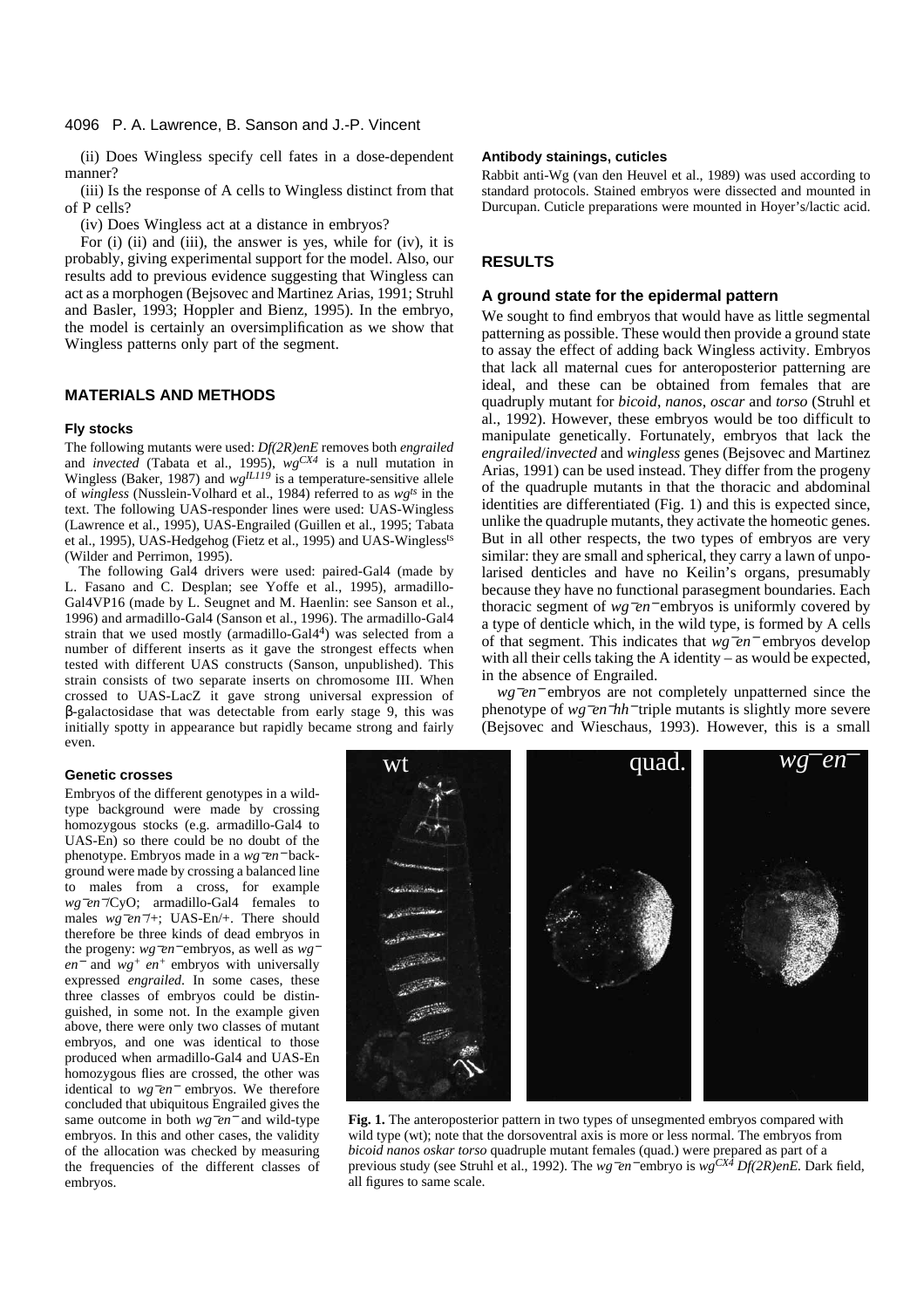# Segmental patterning by Wingless 4097

**Fig. 2.** Effect of loss of Engrailed or addition of uniform Engrailed on *wingless* expression and cuticle phenotype. Upper figures show late stage 11 wild-type (wt) and *Df(2R)enE* (*en*−) embryos. These embryos were stained with anti-Wingless antibody. They are dissected, only the ventral part of the embryo is shown. Lower panels show a cuticle and embryo preparation (late stage 11) of wild-type embryos to which uniform Engrailed has been added (armadillo-Gal4/UAS-En). The arrow marks the abdominal denticles that we consider to be row 1 in type. Note that there is no expression of *wingless* in the ventral epidermis both when *engrailed* is removed and when it is added uniformly, but Wingless disappears earlier and more completely in the latter.



effect and, for our purposes, we can use *wg*−*en*<sup>−</sup> embryos as an unsegmented experimental base to which we can add extra gene products.

# **Alternation of engrailed ON and engrailed OFF cells is necessary for segmentation**

According to the disc model, ubiquitous Engrailed should eliminate the OFF state and transform all A compartment cells into P ones, while the loss of *engrailed* should eliminate the ON state and transform all P cells into A ones. If the transition between the ON and OFF state of *engrailed* is a prerequisite for the establishment of the segmental pattern, then either expressing *engrailed* ubiquitously or removing *engrailed* function should destroy segmentation.

We expressed *engrailed* uniformly with the Gal4/UAS system (Fischer et al., 1988; Brand and Perrimon, 1993). Flies carrying an armadillo-Gal4 transgene (that gives high and uniform Gal4 expression) were crossed to UAS-Engrailed (UAS-En) flies and the progeny studied. All the embryos are small and spherical and unsegmented with a central stripe of weak denticles (Fig. 2); a phenotype resembling the most extreme obtained with a heatshock-Engrailed transgene (Poole and Kornberg, 1988).

The following arguments suggest that these denticles are of row 1 type which are, in the wild type, the denticles made by cells of P identity (Dougan and DiNardo, 1992; Bejsovec and Wieschaus, 1993; see these papers for the definition of denticle types):

(i) the denticles are confined to the abdomen (there are no P denticles in the wild-type thorax, but A2-A8 segments of the abdomen have P row 1 denticles)

(ii) the denticles are small and weak (this is a characteristic of row 1 denticles).

iii) the band of denticles is narrow (row 1 is the narrowest of the denticle rows).

Row 1 denticles are normally made by the *engrailed*expressing cells located near the P/A (segment) boundary (Dougan and DiNardo, 1992; see also Fig. 4). Therefore, the formation of a continuous band of row 1 denticles indicates that all the cells develop as if they were at the posterior boundary of the *engrailed* ON (P) compartment. Our interpretation is that the trunk of the embryo consists of a homogeneous field of cells with no segmentation. All the cells are

of the P type and thus there can be no A/P interfaces. In the absence of these interfaces, we would expect that the expression of *wingless* would not be maintained, which is exactly what we find in armadillo-Gal4/UAS-En embryos (Fig. 2).

Likewise, we expect removal of *engrailed* function to lead to unsegmented embryos, as all the P compartments should be converted to A ones, and the *engrailed* ON/*engrailed* OFF interfaces should again be eliminated and expression of the morphogen should not occur. To ensure removal of all *engrailed* function, we have used a deficiency that uncovers both *engrailed* and *invected* (a homologue of *engrailed* that is located nearby on the chromosome; Coleman et al., 1987), which we refer to simply as *en*−. Such embryos are smaller than wild type but longer than armadillo-Gal4/UAS-En embryos and display some alternating naked and denticulate cuticle (Tabata et al., 1995).

These alternating naked stripes are presumably due to Wingless (Bejsovec and Martinez Arias, 1991) for, even in *en*<sup>−</sup> embryos, there is early striped expression of *wingless* that is activated by the pair-rule genes (Ingham et al., 1988; Ingham and Hidalgo, 1993). Note that *en*<sup>−</sup> embryos are slightly longer than the *wg*−*en*<sup>−</sup> double mutants. They resemble American footballs while *wg*−*en*<sup>−</sup> embryos look like real footballs (see Discussion).

Sustained *wingless* expression in wild-type embryos depends on Hedgehog (Ingham, 1993; Ingham and Hidalgo, 1993). This is consistent with the disc model, in which Hedgehog needs to cross over from P cells to maintain *wingless* expression in nearby A cells. Accordingly, in mutant embryos that lack *engrailed* and therefore P cells, *wingless* expression is not sustained (Martinez Arias et al., 1988; Bejsovec and Wieschaus, 1993; see also Fig. 2).

# **The response to Wingless depends on whether engrailed is ON (A identity) or OFF (P identity)**

To compare the response of *engrailed*-expressing and nonexpressing cells to Wingless, we used test unsegmented embryos lacking both *engrailed*/*invected* and *wingless*. To these embryos, we added back, with the Gal4 system, either Wingless alone, or Wingless and Engrailed together.

If uniform Wingless is added to unsegmented embryos that lack both *wingless* and *engrailed*, there is no rescue of seg-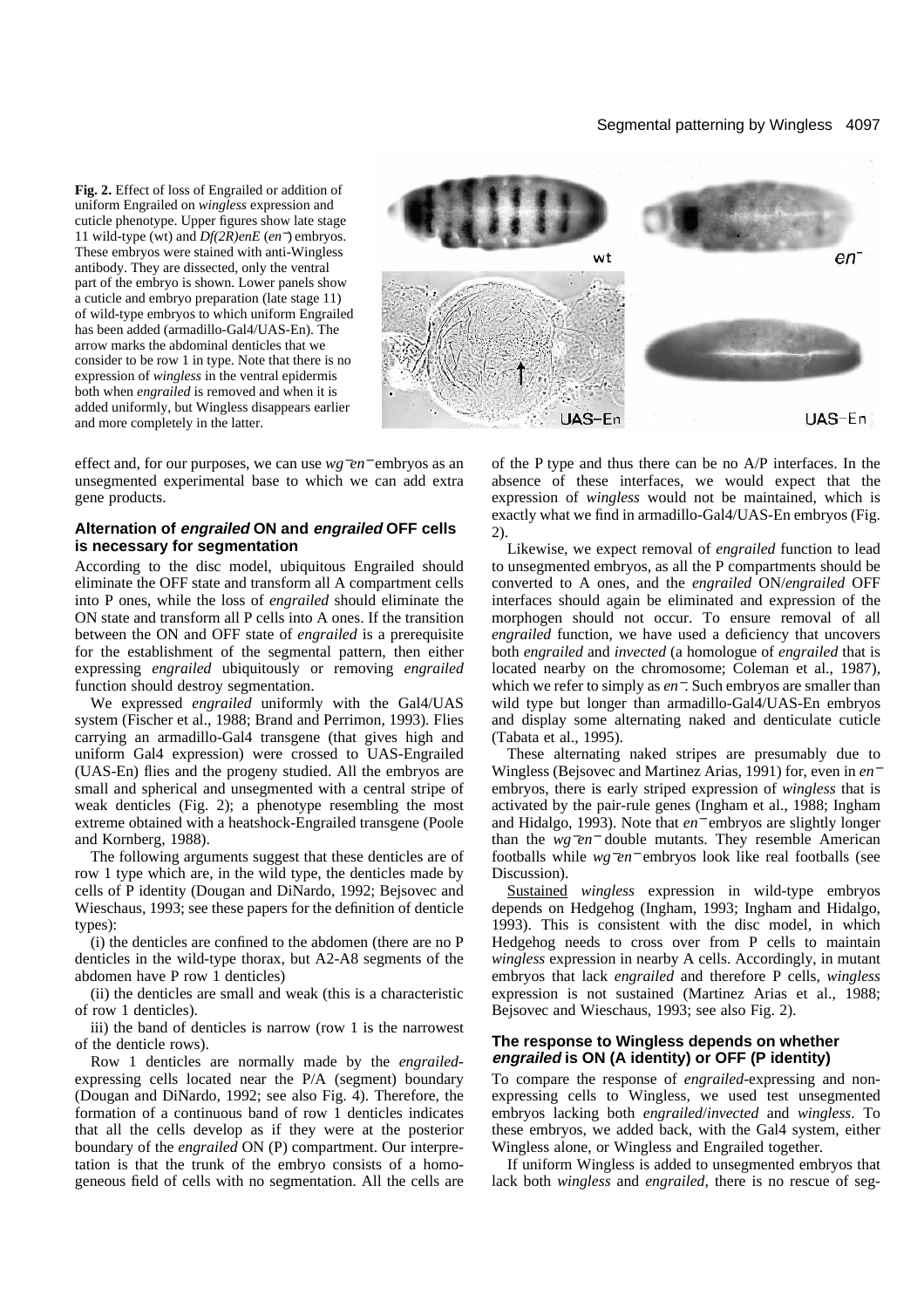## 4098 P. A. Lawrence, B. Sanson and J.-P. Vincent

mentation, the embryos lengthen only a little and no Keilin's organs form. However, instead of denticles as in the double mutants, the ventral abdomen now makes naked cuticle (Fig. 3). Most significantly, T1 becomes largely covered by fine denticles of the type normally found in the beard. The beard is found, in wild-type T1, in the posterior region of the A compartment (Figs 3, 4). Although the abdominal cuticle of these embryos lacks all denticles, they are not phenocopies of *naked* (Jurgens et al., 1984) mutant embryos: the beard in our embryos, which has no polarity and is so large that it appears to fill about a segment, differs from that of *naked* mutants in which it is small, localised to part of the

T1 segment (Fig. 3) and usually has mirror symmetric polarity (Sampedro et al., 1993).

If both *engrailed* and *wingless* are uniformly expressed (armadillo-Gal4 driving UAS-Wg and UAS-En, in *wg*−*en*<sup>−</sup> embryos), the embryos are near-spherical and unsegmented (Figs 3, 4). However, they lack the beard denticles in T1. This differential effect on the beard clearly demonstrates that the response to Wingless is determined by the presence or absence of Engrailed.

# **Dose-dependent activity of Wingless**

We assessed the dose response to Wingless for A (*engrailed* OFF) cells. This was done by expressing uniformly a temperature-sensitive Wingless protein in embryos lacking both *wingless* and *engrailed*/*invected*. We systematically varied the activity of the protein added by changing the temperature. We added Wgts protein (armadillo-Gal4/UAS-Wg<sup>ts</sup>) to *wg<sup>−</sup>en*<sup>−</sup> embryos: At 28.5°C, the protein is ineffective and the embryos develop with the *wg*−*en*<sup>−</sup> phenotype. At 17°C, the protein is maximally effective, producing the same phenotype as when wild-type Wingless is added (Fig. 3). We have changed the temperature one degree at a time between these two extremes and observed the resulting patterns (Fig. 5). Within this range, the embryo length changes little (see Discussion). However, the type of cuticle in the abdomen does change from denticulate at low activity (high temperature) to naked with high Wingless (with the midventral cuticle being somewhat more sensitive to Wingless). Although this transition from naked to denticulate is unequivocal, these are the only two states that we can distinguish. However, three types of cuticle can be formed in T1. At 28.5°C, T1 is covered with denticles of the typical T1 type (same as *wg*−*en*<sup>−</sup> in Fig. 3), that is the denticles normally found in the anterior region of the T1 A compartment. At  $17^{\circ}$ C, T1 is covered by fine denticles of the type normally found in the beard, which belongs to the posterior region of the T1 A compartment (same as UAS-Wg in Fig. 3). Between 23 and 24°C T1 is naked, that is it makes the type of cuticle normally present in the middle part of the A compartment. These results suggest that, in a situation where there is no segmental pattern and no polarity, the level of Wingless activity determines the type of cuticle formed.

Note that all the cuticle structures arising in this experiment are those found within the A compartments of the wild type:



**Fig. 3.** Whole cuticles of unhatched larvae (left) with details of ventral T1 (right). All pictures within one column are at the same magnification. UAS-Wg = *wg*−*en*−; armadillo-Gal4/UAS-Wg. Adding uniform Wingless to an unsegmented embryo results in a naked cuticle, except for T1 which is covered with beard denticles (filled arrowhead). Note that adding uniform Wingless expression does lengthen the embryos somewhat (compare to *wg*<sup>−</sup> *en*<sup>−</sup>). We do not understand this; it may be a consequence of striped *hedgehog* expression, which, in combination with uniform Wingless, may restore some segmentation. *nkd*<sup>−</sup> = a *naked*<sup>89E</sup> mutant embryo with a little beard (filled arrowhead). UAS-Wg, UAS-En = *wg*−*en*−; armadillo-Gal4/UAS-Wg, UAS-En. A small beardless embryo with extruded organs that we believe to be the foregut and hindgut; the empty arrowhead shows the approximate position where the beard might have been, but was not. *wg*−*en*<sup>−</sup> = *wg*−*en*<sup>−</sup> embryos. T1, T2, T3 and abdominal (A) denticles can be distinguished.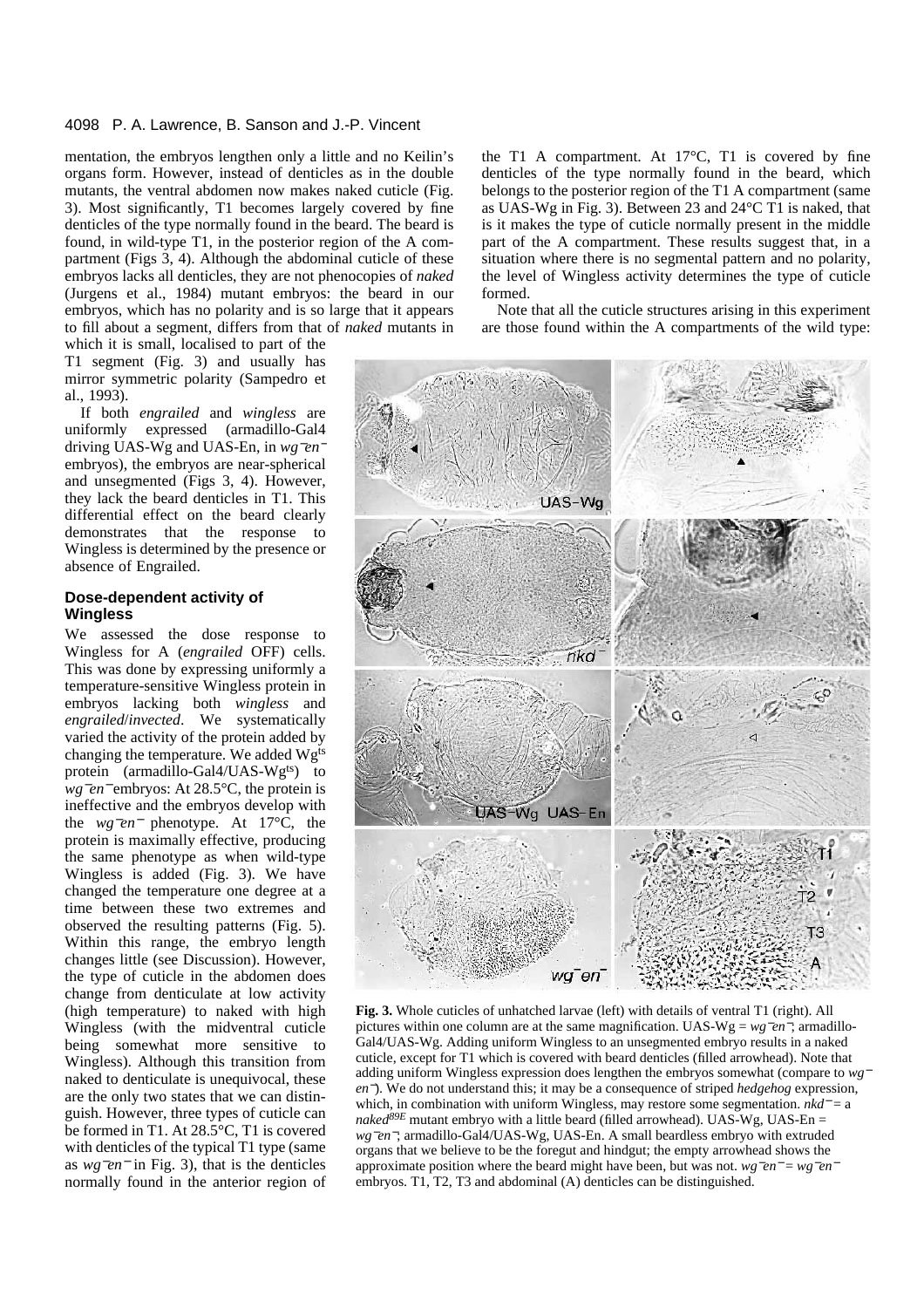# Segmental patterning by Wingless 4099



**Fig. 4.** A diagram of the ventral cuticle plus a summary of some results. On the left, a diagram of the ventral cuticle of the larva is shown with details of the T1 and A5 segments. Note the posterior compartments where *engrailed* is expressed (blue). Stripes of *wingless* expression are shown in orange. The beard (red) and row 1 denticles (green) are also shown. On the right are *wg*−*en*<sup>−</sup> mutant embryos to which uniform Engrailed and/or Wingless have been added as indicated. For example, adding Engrailed produces a stripe of denticles that are presumed to be row 1 (green), while adding Wingless gives a naked embryo apart from an extensive beard in T1 (red). Embryos expressing engrailed uniformly are coloured blue to indicate that all cells have taken a posterior identity. Photographs of all these embryos are given in the figures.

this is expected as the embryos lack the *engrailed*/*invected* genes. Note also that in each segment (this is especially clear in T1), high levels of Wingless activity produce the type of cuticle normally found posteriorly while low levels produce the type of cuticle normally found more anteriorly. This is consistent with the gradient model since, in the wild-type embryo, *wingless* is expressed in the most posterior part of the A compartment (see Fig. 4).

By analogy with the experiments above, one way to assess the response of P cells to various levels of Wingless activity (and in the relevant range of concentration) is to express UAS-En and UAS-Wgts together under the control of armadillo-Gal4 at different temperatures. Unfortunately, there are not sufficient markers within the P compartment to look for a threelevel response to Wingless as above. Nevertheless, we did find that P cells show a differential response to Wingless. At 17°C,



**Fig. 5.** Different amounts of uniform Wingless activity are added to *wg*−*en*<sup>−</sup> embryos and cuticle preparations are shown. Note, as the temperature rises, less and less Wingless activity is added. At 17°C the embryos are indistinguishable from 'UAS-Wg' in Fig. 3. 20° <sup>=</sup> *wg*−*en*−; armadillo-Gal4/UAS-Wg<sup>ts</sup>, 20°C, there are only a few ventral denticles (arrow), there is some beard in T1 (filled arrowhead). 22° = *wg*<sup>−</sup>*en*<sup>−</sup>; armadillo-Gal4/UAS-Wg<sup>ts</sup>, 22°C, there are two lateral stripes of ventral denticles, with the mid ventral strip being naked. There is some beard in T1 (filled arrowhead). 23° = *wg*−*en*−; armadillo-Gal4/UAS-Wgts, 23°C, the abdomen is completely covered in denticles but there is no beard in T1 (empty arrowhead). 25° = *wg*−*en*−; armadillo-Gal4/UAS-Wgts, 25°C, the abdomen is completely covered in denticles; weak thoracic denticles are present, but are unprepossessing in the photograph. When the temperature is raised still further, to 28.5°C, these thoracic denticles become stronger — the embryo becomes indistinguishable from a *wg*−*en*<sup>−</sup> mutant embryo (see Fig. 3).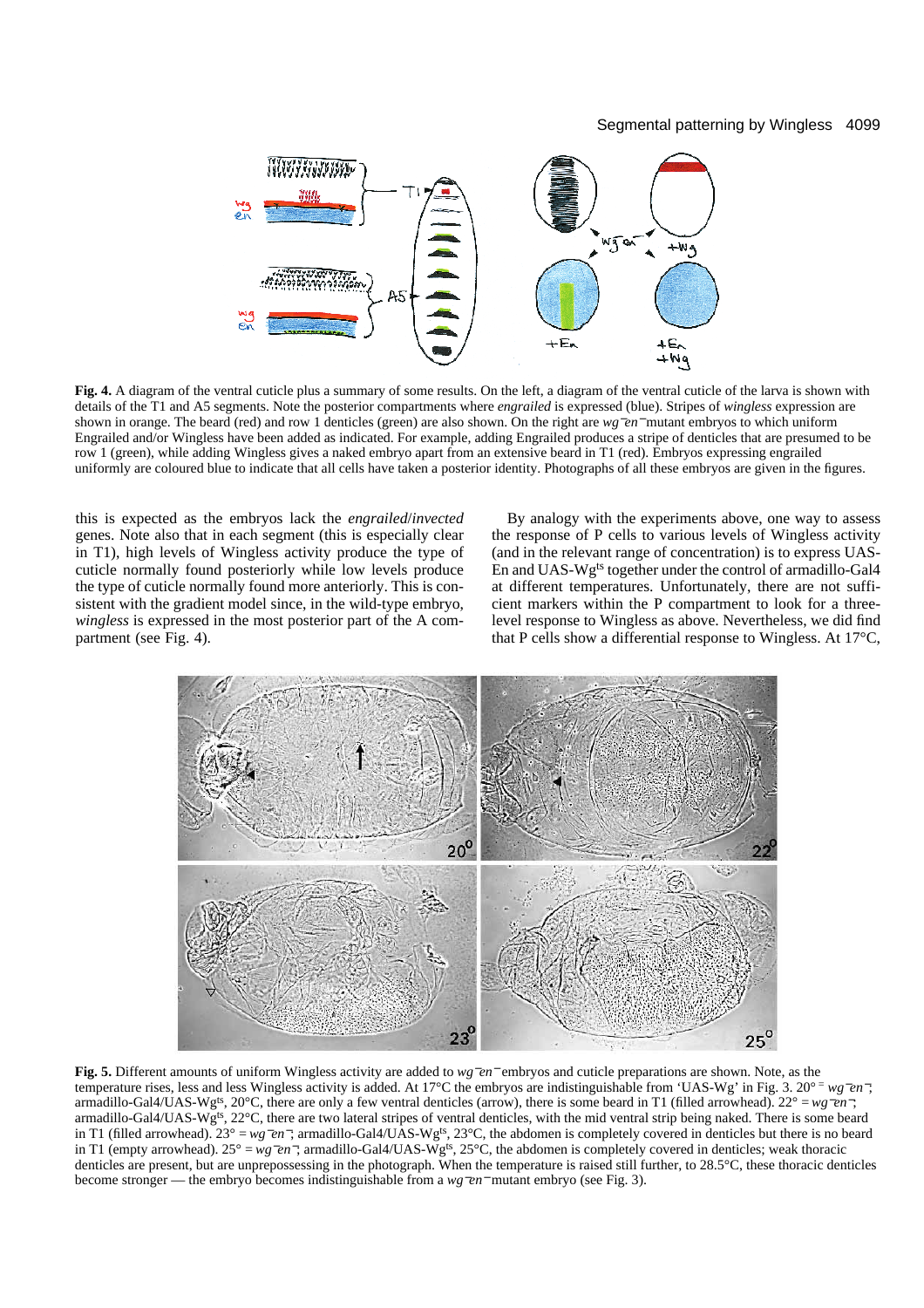

**Fig. 6.** Both uniform Wingless and Hedgehog are added to *wg*−*en*<sup>−</sup> embryos using the armadillo-Gal4 driver, resulting in no beard (empty arrowhead).

when the Wingless protein is functional, the outcome is as described above when wild-type *wingless* and *engrailed* are coexpressed, namely the embryos are unsegmented and abdominal cells make naked cuticle (cf. Fig. 3). But, at 25°C, when the Wingless protein is ineffective and only Engrailed is provided, it is no surprise that the embryos have a central band of denticles exactly as produced by ubiquitous Engrailed alone (see above and Figs 2, 4).

Thus, as shown previously (Dougan and Dinardo, 1992), at low or zero levels of Wingless, P cells make row 1 denticles while they make naked cuticle at higher levels.

# **Uniform expression of wingless and hedgehog.**

In T1, the beard is found in the posterior region of the A compartment, that is near, but not at, the source of Wingless; between the beard and the Keilin's organs (which mark the parasegment boundary where A meets P) there is some naked cuticle (see Fig. 4). We were unable to 'raise' the cuticle type of *wg*−*en*<sup>−</sup> embryos 'above' beard, even with high levels of Wingless (we used an armadillo-Gal4VP16 driver which, in other experiments (Sanson et al., 1996) gives a strong effect). There is the possibility that regions of the A compartments that are close to the A/P borders are directly affected by Hedgehog; hence it might be the combination of Wingless and Hedgehog that would specify this position and, in T1, substitute naked cuticle for beard denticles. We therefore used armadillo-Gal4 to drive UAS-Wg and UAS-Hh at the same time. An example of the resulting embryos is shown in Fig. 6; we see that there is naked cuticle in place of the beard suggesting that, indeed, a combination of Hedgehog and Wingless is required to specify the most posterior fates of the A compartment.

# **Effects of Wingless at a distance**

It has been clear for some time that Wingless does influence patterning at a distance: *wingless* expression is localised and, yet, loss of its activity has widespread effects throughout the embryo (Nusslein-Volhard et al., 1984; Baker, 1987; Gonzalez et al., 1991). Here we assay the effect of localised Wingless expression in unsegmented test embryos. We used the Gal4 system to express Wingless locally in *wg*−*en*<sup>−</sup> mutants. We chose paired-Gal4 as a driver; it is normally active in the test embryos and gives sharply delineated stripes of β-galactosidase when it drives UAS-LacZ (Yoffe et al., 1995). The outcome of these experiments is clear; the even lawn of denticles in *wg*−*en*<sup>−</sup> embryos is now interrupted by regularly spaced stripes of naked cuticle. In the legend of Fig. 7, we describe evidence that the naked stripes are slightly wider than the stripes of Wingless expression. Also, the denticles themselves are affected by the proximity of cells expressing *wingless*; they show changes in polarity of two kinds: firstly the types of denticles are arranged with mirror-image symmetry. At the most anterior and most posterior margins of the abdominal stripes, the denticles are small, and are similar to those found at the posterior margins of the wild-type denticle bands, (like row 6). In the centre of the bands, the denticles are larger more like those found further inside the denticle bands in the wild type (rather like row 5). Secondly, the denticles are oriented so that the anterior ones tend to point anteriorly and the posterior ones tend to point posteriorly. We think it may be significant that they point towards the nearest source of Wingless, that is up the presumed Wingless gradient. These observations suggest that the effects of a localised source of Wingless (producing naked cuticle, changing denticle type and reorienting the denticles) extend a few cell diameters beyond the apparent source, but they do not establish how direct the effect is.

Associated with these changes in pattern, the embryo gains length (Fig. 7, and see Discussion).



**Fig. 7.** Patterning in a *wg*−*en*<sup>−</sup> embryo by expressing UAS-Wg with paired-Gal4. (A) The whole embryo is lengthened (as compared to *wg*<sup>−</sup>*en*<sup>−</sup> embryos) and has alternating stripes of naked and denticulate cuticle. The domain of exogenous wingless expression is presumed to be within - and somewhat narrower than - the named region. This was estimated by two means. (1) paired-Gal4 in the wild type drives expression in about 1/3 of a repeated unit (Yoffe et al., 1995) while the naked cuticle in our experimental embryos occupies about 2/3. (2) X-Gal staining of cuticulate embryos that carry UAS-LacZ in addition (not shown). (B) At high magnification, it is clear that two types of denticles form in each band: small ones on the outside and larger ones inward. Also notice that individual denticles tend to point towards the nearest naked domain as shown (towards the source of Wingless).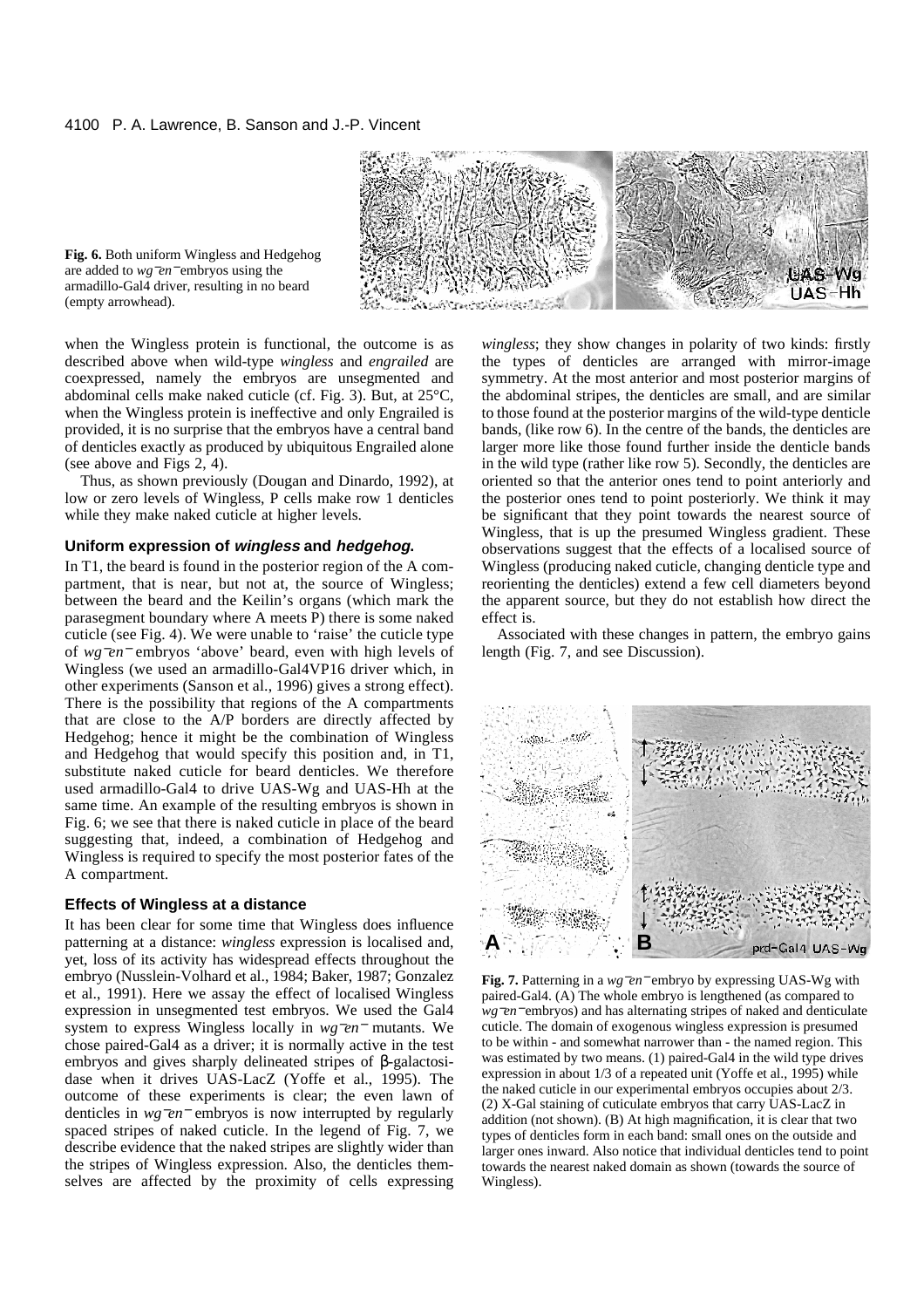## **DISCUSSION**

# **A model for segmental patterning**

The idea that pattern and polarity of the insect epidermis depends on a gradient that reiterates in each segment was based on transplanting small squares of epidermis in the bug, *Rhodnius* (Locke, 1959). This experimental work was extended by Lawrence (1966) and Stumpf (1966) who concluded that the gradient might be a diffusible morphogen whose scalar provided positional information and whose vector could polarise cells (Lawrence et al., 1972). It was later suggested that the slope of the gradient provides a measure of size which could be interpreted locally and determine probabilities of cell death and cell division (Bohn, 1970; Lawrence and Morata, 1976; Lawrence and Struhl, 1996).

In the Introduction, we summarise how a gradient model for the leg and wing discs could be applied to the embryonic epidermis with its topology conserved (Lawrence and Struhl, 1996) and why Wingless could, in the embryo, play the part acted by Dpp in the wing disc, or Wingless itself in the leg disc (Struhl and Basler, 1993; Basler and Struhl, 1994). We have put this model to test. We have looked at pattern formation within the segment when different amounts of uniformly distributed Wingless are added to unsegmented embryos.

As with patterning of discs, we propose that the key to segmental patterning in the embryo is the juxtaposition of A and P cells, a difference depending on the *engrailed* selector gene. This juxtaposition may lead indirectly to the sustained localised expression of a diffusible morphogen, Wingless.

# **A/P juxtaposition as the key to segmentation**

We find that, if a high concentration of Engrailed is provided uniformly, all A cells acquire P identity and segmentation does not occur, as expected from the model. Similarly, one might expect removal of *engrailed* also to abolish segmentation – for, again, A/P interfaces should disappear. However, there is some residual pattern in *en*<sup>−</sup> embryos. This is certainly due to Wingless for when *wingless* and *engrailed* are both removed, a spherical, unpatterned and unsegmented embryo is produced (Bejsovec and Martinez Arias, 1991). Indeed, there is transient and striped *wingless* expression in young *en*<sup>−</sup> embryos. We interpret these results in light of the model for imaginal discs: production of the morphogen will normally be generated by the A/P interfaces, but if the morphogen is placed there by some other means, it should still be able to specify pattern elements in the absence of A/P alternation**.** 

In *en*<sup>−</sup> embryos, patterning is rudimentary because expression of the morphogen is transient and because only anterior cells are present – thus only the A set of responses to the morphogen are possible. In our experiment where Wingless is expressed under the control of paired-Gal4 in *wg*−*en*<sup>−</sup> embryos, more patterning occurs because exogenous expression of *wingless* is longer lasting. Still, here too *wingless* expression cannot generate P pattern elements as Engrailed is not present. These experiments illustrate two functions of Engrailed in segmental patterning, the same two functions that occur in imaginal discs (see also Heemskerk and DiNardo, 1994). First, the interfaces between *engrailed* ON and *engrailed* OFF compartments ensure sustained expression of the Wingless morphogen. Second, the presence or absence of

*engrailed* product determines the cells as P or A and selects the responses to the morphogen (see Fig. 4). Supplying exogenous Wingless with paired-Gal4 only bypasses the need for the first function.

# **Wingless as a morphogen**

One diagnostic for a morphogen is that it should specify cell fates in a dose-dependent manner. In our present test of whether Wingless qualifies as a morphogen, we have utilised the T1 segment which has three different types of cuticle in the A compartment, one at each level in the anteroposterior axis. We have used embryos that, having no Engrailed, are entirely made of A-type cells, and, having no Wingless, are unsegmented and unpatterned. We have then added back different amounts of uniformly distributed Wingless. Our results show a dose response to Wingless, a high dose giving T1 cuticle of the type normally found at the back, an intermediate dose giving cuticle normally found in the middle of the segment and a low dose that found at the front (Fig. 4). These results suggest that the normal sequence of pattern depends on a gradient of Wingless. Our best argument is based on results with T1 although we believe that the same argument applies to other segments as well. This constitutes additional evidence for an earlier hypothesis that Wingless could act as a morphogen in the embryonic cuticle (Bejsovec and Martinez Arias, 1991).

The experiment with paired-Gal4 demonstrates the effect of Wingless at a distance, as expected for a morphogen: outside the domains of striped Wingless expression, three denticle types are formed in order (naked, small and large denticles) suggesting a range of at least three cells; we cannot make a more precise estimate. We cannot be sure that this effect at a distance is direct and that the sequence of cuticle types represents a readout of the protein concentration, although this is the most likely explanation, particularly in light of contemporary results on imaginal discs using a membrane-tethered form of Wingless (Zecca et al., 1996).

## **Evidence against Wingless as a morphogen**

Whether wingless is a morphogen or not has been extensively debated. Arguments in favour include the long-range effect of Wingless-expressing clones (Struhl and Basler, 1993) and a dose-dependent response in the embryonic gut (Hoppler and Bienz, 1995). Here we discuss the published evidence that argues against Wingless being a morphogen: with respect to its action on *engrailed* expression, Wingless has a range of only one cell in the embryo (Vincent and Lawrence, 1994), which would seem inconsistent with it being a morphogen. However, this range could be more a matter of response, *engrailed*expression being maintained only in those cells that are close to the Wingless source and receive the highest concentration of Wingless. Lower concentrations of Wingless might have other effects further from the source. Alternatively, Wingless may not diffuse freely in the P compartment (see below) and thus would only reach adjoining cells.

Sampedro et al. (1993) argued against the hypothesis that Wingless is a morphogen. They postulated that homogeneous distribution of a morphogen should produce a homogeneous pattern and yet they found that a flat field of Wingless protein, when provided to *wg<sup>−</sup>en*<sup>+</sup> embryos, rescued the embryo considerably. It became longer and had alternating bands of denticulate and naked cuticle. But things could be more complex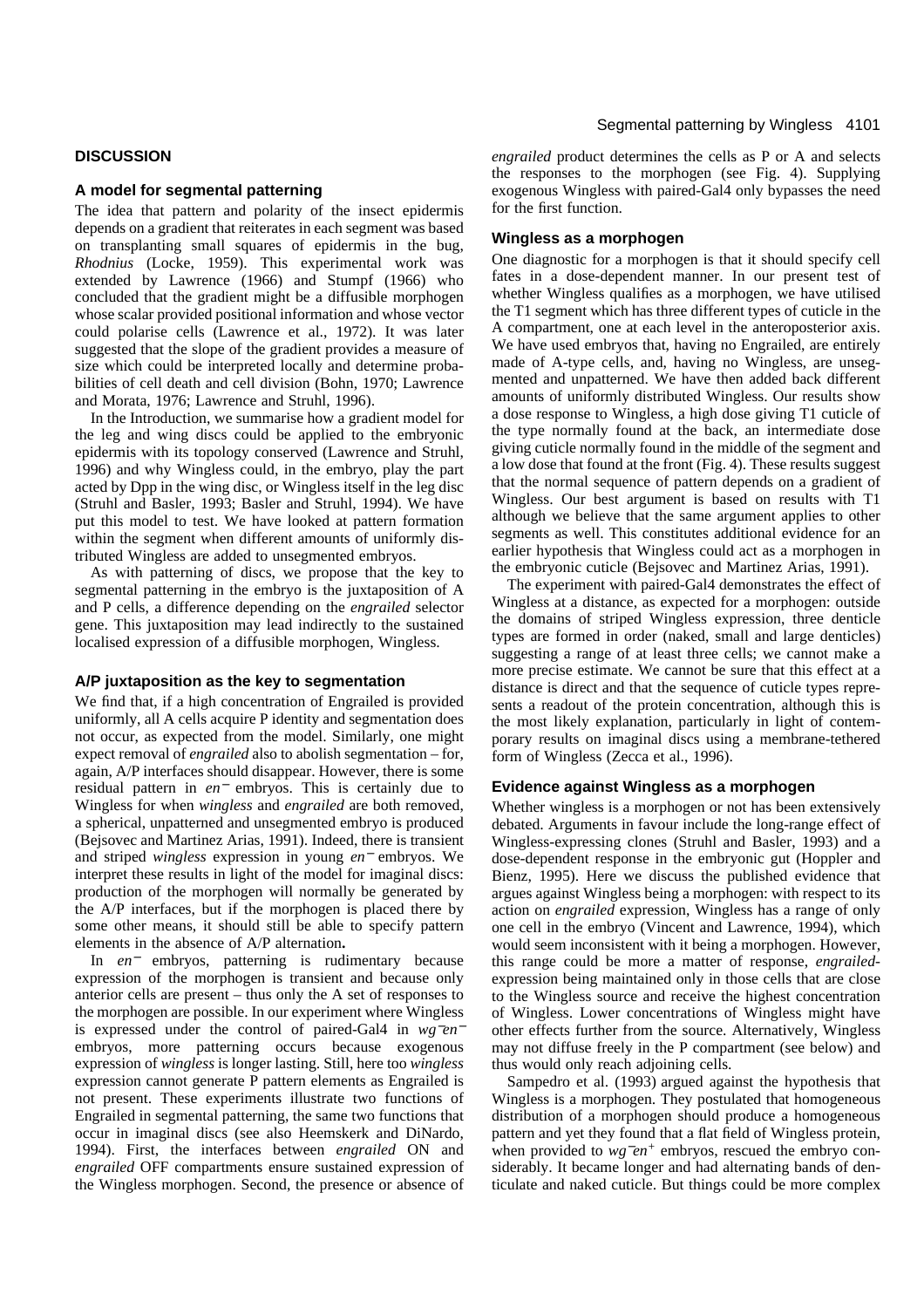# 4102 P. A. Lawrence, B. Sanson and J.-P. Vincent

than they imagined: The stripes of early *engrailed* expression in *wg*<sup>−</sup> embryos will make bands of A and P cells. This, in conjunction with uniformly added Wingless, may lead to sustained striped expression of Hedgehog or another factor; this in turn would lead to an undulating pattern of positional values.

Another result argues against Wingless being a morphogen: the *shaggy* gene is involved in the reception of Wingless; *shaggy*<sup>−</sup> cells behave as if they receive a strong Wingless signal. Yet, in the leg, *shaggy*<sup>−</sup> clones, produce pattern and polarity changes far beyond the clone itself in a manner similar to Wingless-expressing clones, that is, they show nonautonomy (Diaz-Benjumea and Cohen, 1994). This finding suggests that the diffusion of Wingless itself may not be responsible for the changes in pattern, unless of course *wingless* itself is expressed in *shaggy*<sup>−</sup> clones as was shown recently by Jiang and Struhl (1996). It remains to be seen whether *shaggy*<sup>−</sup> cells require Wingless activity to affect pattern at a distance.

To sum up, these three arguments fall short of proving their case.

## **Does Wingless act in a dose-dependent manner in the P compartment as well as in the A compartment?**

In embryos that have uniform *engrailed* expression, the embryo is unsegmented and (we presume) consists entirely of cells of P identity; denticles resembling row 1 are formed in the mid-ventral abdomen. When uniform Wingless is now added to these embryos, the only change that we can see is that cells in the same position now make naked cuticle (see Fig. 4). Thus, in the abdomen, *engrailed*-expressing cells make naked cuticle in the presence of Wingless while they make row 1 denticles in its absence (or at low concentration) – exactly this conclusion was drawn earlier (Dougan and Dinardo, 1992). This may imply that a Wingless gradient patterns the P compartment in the embryo as it does in the disc (Zecca et al., 1995). Alternatively, as suggested by Dougan and DiNardo (1992), there could be only two levels of Wingless that matter in the P compartment: high and nil. Such a stepped distribution could arise if Wingless did not diffuse freely in the P compartment and could not reach beyond one cell. According to this view an asymmetric gradient of Wingless would be present in each segment: the peak would lie just anterior to the parasegment boundary with concentration trailing off anteriorly and dropping abruptly posteriorly (see Gonzalez et al., 1991).

# **Wingless alone does not pattern the whole segment**

Even if, as we are suggesting, the imaginal disc is a model for the embryo, they are not equivalent. In the embryo we see the entire segment, whereas the disc is made by a restricted region that straddles the parasegment boundary (Cohen, 1993) and does not include cells close to the segment boundary, on either side. In our experiment, where we vary the level of uniform Wingless activity, we induce, in T1, three fates that are found in the central two-thirds of the A compartment (Fig. 4).

We now discuss the high and low end of the gradient: first, the high end. In the wild-type T1, naked cuticle forms at or near the source of Wingless, yet we did not observe naked cuticle even when we produced a high concentration of Wingless (with the armadillo-Gal4VP16 driver). However when we co-expressed *hedgehog* and *wingless*, naked cuticle did form in T1, consistent with the hypothesis that either a combination of the two proteins, or Hedgehog alone, make a value found at the high end of the gradient (Fig. 6; Lawrence and Struhl, 1996). Consider now the low end of the gradient: it is notable that in T2, T3 and A1 of wild-type embryos, the anterior ends of the A compartments form naked cuticle, with denticulate cuticle being made a little further back (see Sampedro et al. 1993 for mapping of these zones). Yet, *wg*<sup>−</sup> *en*<sup>−</sup> embryos make denticulate cuticle in these segments. In other words, structures made in the absence of Wingless do not correspond to the anterior limits of A compartments, suggesting that the patterning of these regions is dependent on something other than Wingless. Note also that in the prd-Gal4 experiment, only naked cuticle and, probably, row 5 and row 6 denticles are specified by exogenous wingless expression. It is as if Wingless alone does not specify anterior pattern elements such as rows 2-4 (although we do not know if a zero value for Wingless is generated in the experimental embryos). It could be that something else emanating from the side opposite to the Wingless source (possibly Hedgehog; Heemskerk and DiNardo, 1994) is involved in patterning anterior A cells, with or without the help of low level Wingless.

# **Size regulation by the morphogen gradient**

We have noticed a correlation between embryo length and the extent of segmentation. *wg*<sup>−</sup> *en*<sup>−</sup> embryos are, like the progeny of *bicoid*<sup>−</sup> *torso*<sup>−</sup> *nanos*<sup>−</sup> *oskar*<sup>−</sup> females, unsegmented and very short (see Fig 1). *en*<sup>−</sup> single mutants, which have alternating bands of naked denticle due to *wingless* activity, are longer. Intriguingly, in *wg*<sup>−</sup> *en*<sup>−</sup> embryos expressing *wingless* under paired-Gal4 control, a substantial amount of segmental patterning is restored as measured by the length of the embryo while, by contrast, uniform addition of various levels of Wingless activity (high or low) has a more modest effect on embryo size. This indicates that an uneven distribution of Wingless results in a larger embryo, presumably with more cells, than does homogeneous Wingless at any level of concentration. Thus it appears to be the slope of the gradient that matters: it could impinge on the cellular controls of apoptosis and/or proliferation to affect cell numbers. For example, steep slopes would encourage cells to survive and divide, while an even distribution of morphogen would lead to more cell death (Lawrence and Struhl, 1996).

We thank Isabel Guerrero, Tom Kornberg, Laurent Seugnet and Marc Haenlin for unpublished fly stocks, Jens Riese and Gary Struhl for advice and encouragement, Mariann Bienz and Matthew Freeman for advice on the manuscript and Dan Barbash for various kinds of help. B. S. is the recipient of an EMBO postdoctoral fellowship.

## **REFERENCES**

**Baker, N. E.** (1987). Molecular cloning of sequences from wingless a segment polarity gene in Drosophila: the spatial distribution of a transcript in embryos. *EMBO J.* **6**, 1765-1774.

- **Basler, K., and Struhl, G.** (1994). Compartment boundaries and the control of Drosophila limb pattern by hedgehog protein. *Nature* **368**, 208-214.
- **Bejsovec, A., and Martinez Arias, A.** (1991). Roles of *wingless* in patterning the larval epidermis of *Drosophila*. *Development* **113**, 471-485.

**Bejsovec, A., and Wieschaus, E.** (1993). Segment polarity gene interactions